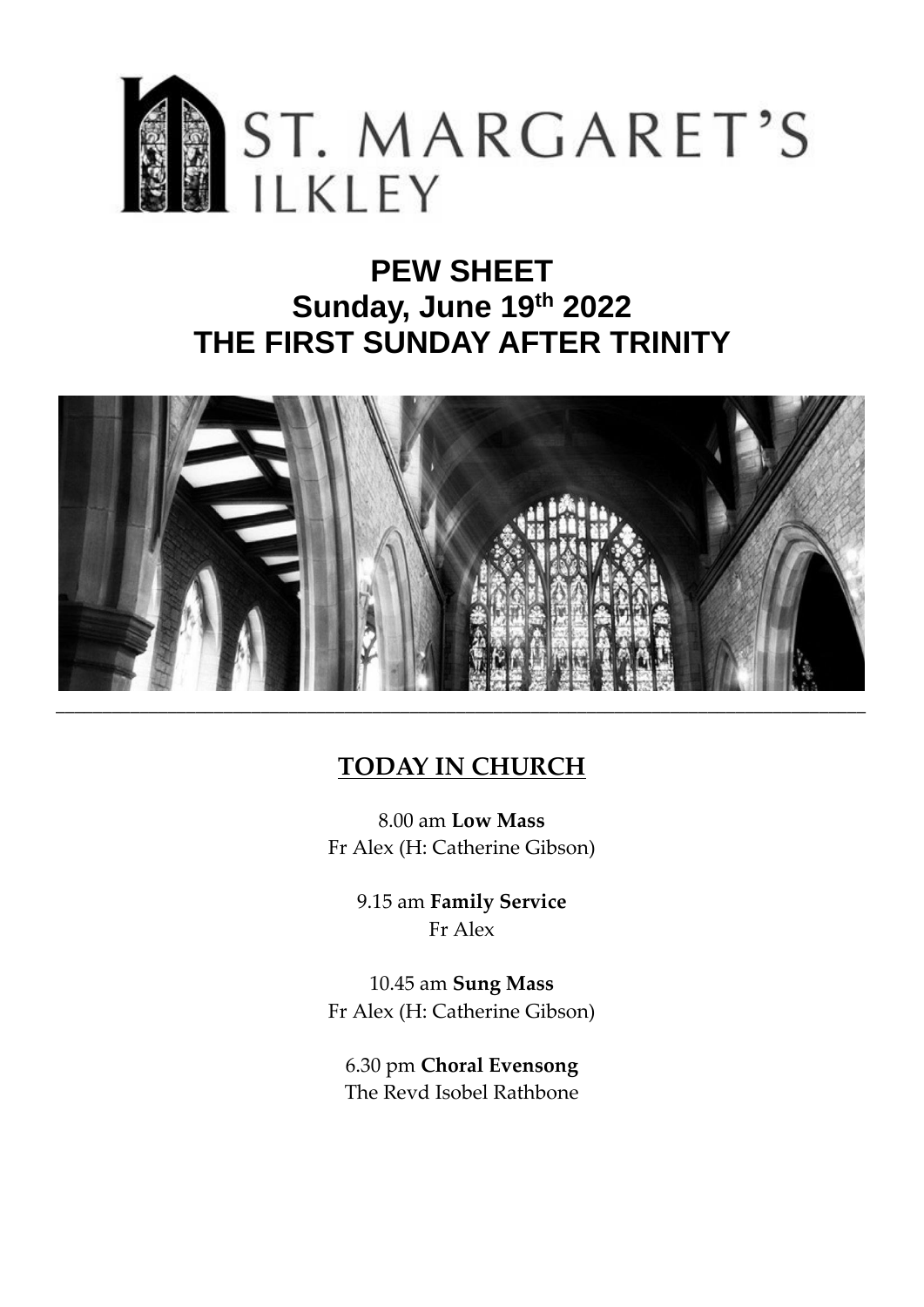## **10.45 AM SUNG MASS**

*Mass Setting Rathbone: Missa Brevis*

*Opening Hymn 484 (tune 167) (omit \*) The Church's one foundation*

*Collect* O God, the strength of all those who put their trust in you, mercifully accept our prayers and, because through the weakness of our mortal nature we can do no good thing without you, grant us the help of your grace, that in the keeping of your commandments we may please you both in will and deed; through Jesus Christ your Son our Lord, who is alive and reigns with you, in the unity of the Holy Spirit, one God, now and for ever. **Amen.**

### *First Reading Galatians 3. 23 - end*

Now before faith came, we were imprisoned and guarded under the law until faith would be revealed. Therefore the law was our disciplinarian until Christ came, so that we might be justified by faith. But now that faith has come, we are no longer subject to a disciplinarian, for in Christ Jesus you are all children of God through faith. As many of you as were baptized into Christ have clothed yourselves with Christ. There is no longer Jew or Greek, there is no longer slave or free, there is no longer male and female; for all of you are one in Christ Jesus. And if you belong to Christ, then you are Abraham's offspring, heirs according to the promise.



**PSALM 42** *Quemadmodum*

- 1 As the deer  $\vert$  longs for  $\cdot$  the  $\vert$  water brooks, so longs my  $\vert$  soul for  $\vert$  you, O  $\vert$  God.
- 2 My soul is athirst for God, even for the I liv-ing I God; when shall I  $\mid$  come be-fore the  $\mid$  presence  $\cdot$  of  $\mid$  God?
- 3 My tears have been my bread | day and | night, while all day long they say to me,  $\vert$  'Where is  $\vert$  now your  $\vert$  God?'
- 4 Now when I think on these things, I  $\vert$  pour out · my  $\vert$  soul: how I went with the multitude and led the pro- $|$ cession  $\cdot$  to the  $|$  house of  $|$  God,
- 5 With the voice of  $\vert$  praise and · thanks- $\vert$  giving, among  $\vert$  those who  $\cdot$  kept  $\vert$  ho-ly  $\vert$  day.
- 6 Why are you so full of  $\vert$  heaviness,  $\cdot$  O my  $\vert$  soul, and why are you so dis-|qui-et-|ed with-|in me?
- 7 O put your | trust in | God; for I will yet give him thanks, who is the help of my  $\vert$  counte-nance,  $\vert$  and my  $\vert$  God.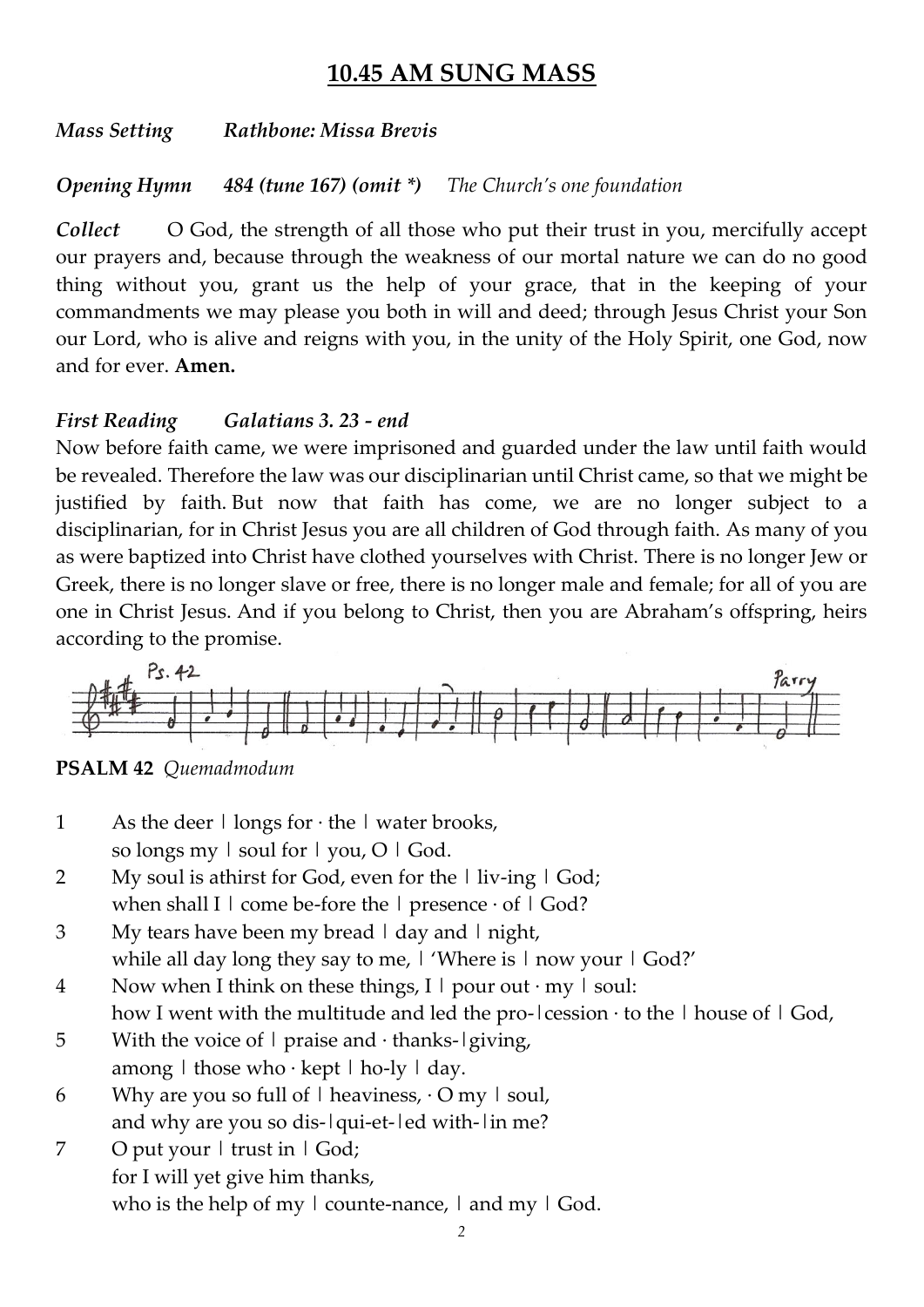8 My soul is  $|$  heavy  $\cdot$  with- $|$  in me; therefore I will remember you from the land of Jordan, and from  $\mid$  Hermon $\cdot$  and the  $\mid$  hill of  $\mid$  Mizar.

- 9 Deep calls to deep in the  $\vert$  thunder  $\cdot$  of your  $\vert$  waterfalls; all your  $\vert$  breakers  $\cdot$  and  $\vert$  waves have  $\cdot$  gone  $\vert$  over me.
- 10 The Lord will grant his loving- $|$ kindness  $\cdot$  in the  $|$  daytime; through the night his song will be with me, \* a | prayer  $\cdot$  to the | God of  $\cdot$  my | life.
- 11 I say to God my rock, 'Why  $\vert$  have you  $\cdot$  for- $\vert$  gotten me, and why go I so heavily,  $\vert$  while the  $\vert$  ene-my op- $\vert$  presses me?'
- 12 As they crush my bones, my l ene-mies l mock me; while all day long they say to me, I 'Where is I now your I God?'
- 13 Why are you so full of  $\vert$  heaviness,  $\cdot$  O my  $\vert$  soul, and why  $\vert$  are you  $\cdot$  so dis- $\vert$  quie-ted with- $\vert$  in me?
- 14 O put your | trust in | God; for I will yet give him thanks, who is the help of my  $\vert$  counte- $\vert$ nance,  $\cdot$  and my  $\vert$  God.

## *Gospel Acclamation*

Alleluia, alleluia. Speak, Lord, for your servant is listening. You have the words of eternal life. *All* **Alleluia.**

## *Gospel Reading Luke 8. 26-39*

Then they arrived at the country of the Gerasenes, which is opposite Galilee. As Jesus stepped out on land, a man of the city who had demons met him. For a long time he had worn no clothes, and he did not live in a house but in the tombs. When he saw Jesus, he fell down before him and shouted at the top of his voice, 'What have you to do with me, Jesus, Son of the Most High God? I beg you, do not torment me'— for Jesus had commanded the unclean spirit to come out of the man. (For many times it had seized him; he was kept under guard and bound with chains and shackles, but he would break the bonds and be driven by the demon into the wilds.) Jesus then asked him, 'What is your name?' He said, 'Legion'; for many demons had entered him. They begged him not to order them to go back into the abyss. Now there on the hillside a large herd of swine was feeding; and the demons begged Jesus to let them enter these. So he gave them permission. Then the demons came out of the man and entered the swine, and the herd rushed down the steep bank into the lake and was drowned. When the swineherds saw what had happened, they ran off and told it in the city and in the country. Then people came out to see what had happened, and when they came to Jesus, they found the man from whom the demons had gone sitting at the feet of Jesus, clothed and in his right mind. And they were afraid. Those who had seen it told them how the one who had been possessed by demons had been healed. Then all the people of the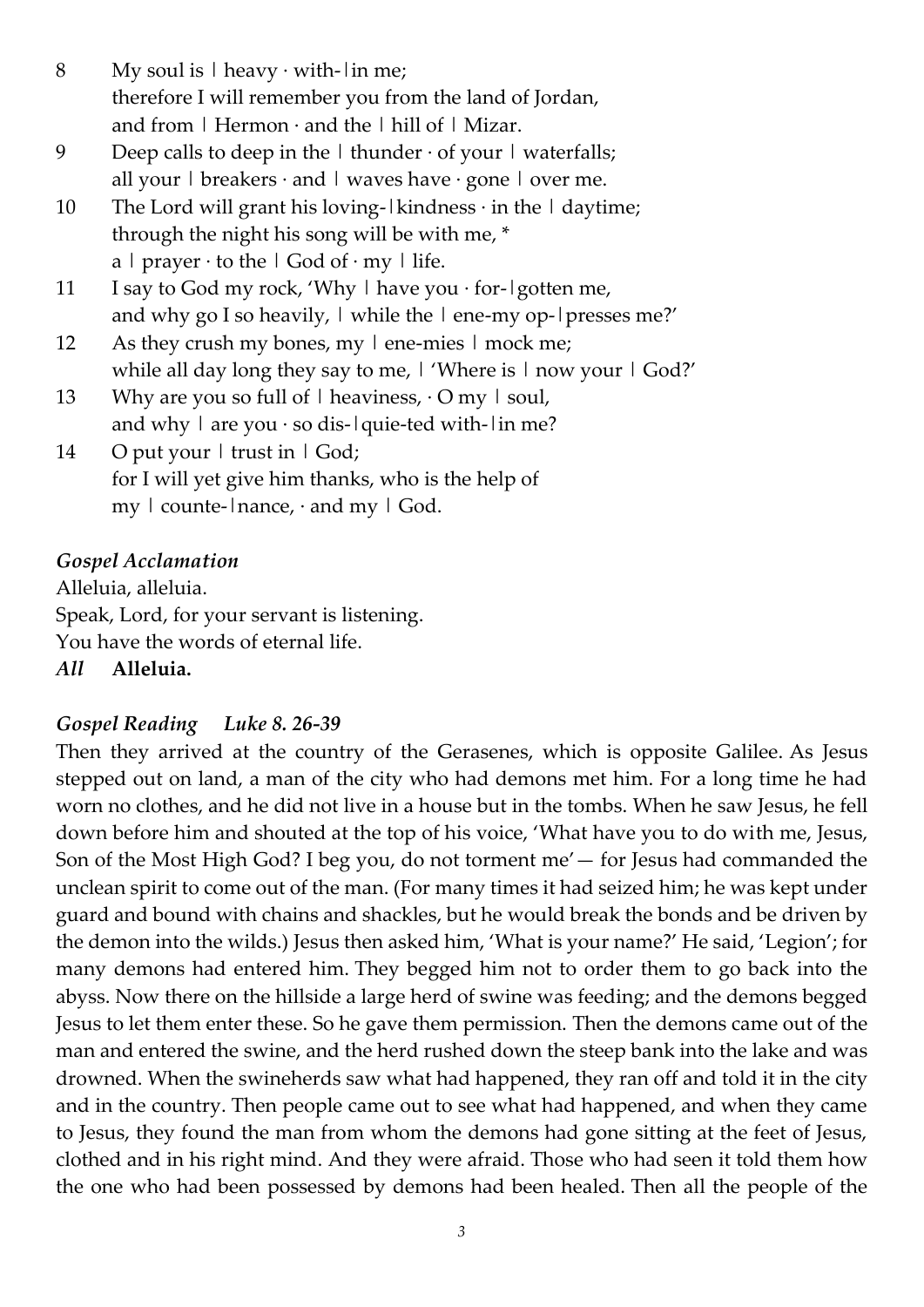surrounding country of the Gerasenes asked Jesus to leave them; for they were seized with great fear. So he got into the boat and returned. The man from whom the demons had gone begged that he might be with him; but Jesus sent him away, saying, 'Return to your home, and declare how much God has done for you.' So he went away, proclaiming throughout the city how much Jesus had done for him.

| Homily                  | Catherine Gibson                              |  |  |
|-------------------------|-----------------------------------------------|--|--|
| <b>Offertory Hymn</b>   | <b>148 (omit *)</b> The God of Abraham praise |  |  |
| <b>Communion Anthem</b> | Archer: Who would true valour see             |  |  |
| <b>Communion Hymn</b>   | <b>147</b> Most ancient of all mysteries      |  |  |

**Post Communion Prayer** Eternal Father, we thank you for nourishing us with these heavenly gifts: may our communion strengthen us in faith, build us up in hope, and make us grow in love; for the sake of Jesus Christ our Lord. **Amen.**

| Recessional hymn | <b>486</b> We have a gospel to proclaim                            |
|------------------|--------------------------------------------------------------------|
| Organ Postlude   | J.S.Bach: Wir glauben all' (We believe in one God) – 'Giant fugue' |

### **In our Prayers**

| Departed    | Suzy Mitchell, Christine Saadi                                |
|-------------|---------------------------------------------------------------|
| Years' Mind |                                                               |
| Sunday      | Patrick Bransten, Marion Godfrey                              |
| Monday      | Elizabeth Hewitt, Anthony Wearing                             |
| Tuesday     | Peter Cavanagh, Doris Hetherington, Mary Whittam              |
| Saturday    | Dobroslav Hlawiczka, Daisy Mason, Maggie Kellett, Ruth Cheney |

**Please pray for the sick:** Trevor Allen, Anna-Karin, Brian and Julie Holmes, Fr Garth Kellett, Anna Lickley, Charlotte Lockhart, David Scottow, Gillian Spink, Molly Sunderland, Gerry Whittington, Ian Wilson.

*\_\_\_\_\_\_\_\_\_\_\_\_\_\_\_\_\_\_\_\_\_\_\_\_\_\_\_\_\_\_\_\_\_\_\_\_\_\_\_\_\_\_\_\_\_\_\_\_\_\_\_\_\_\_\_\_\_\_\_\_\_\_\_\_\_\_\_\_\_\_\_\_\_\_\_\_\_\_\_*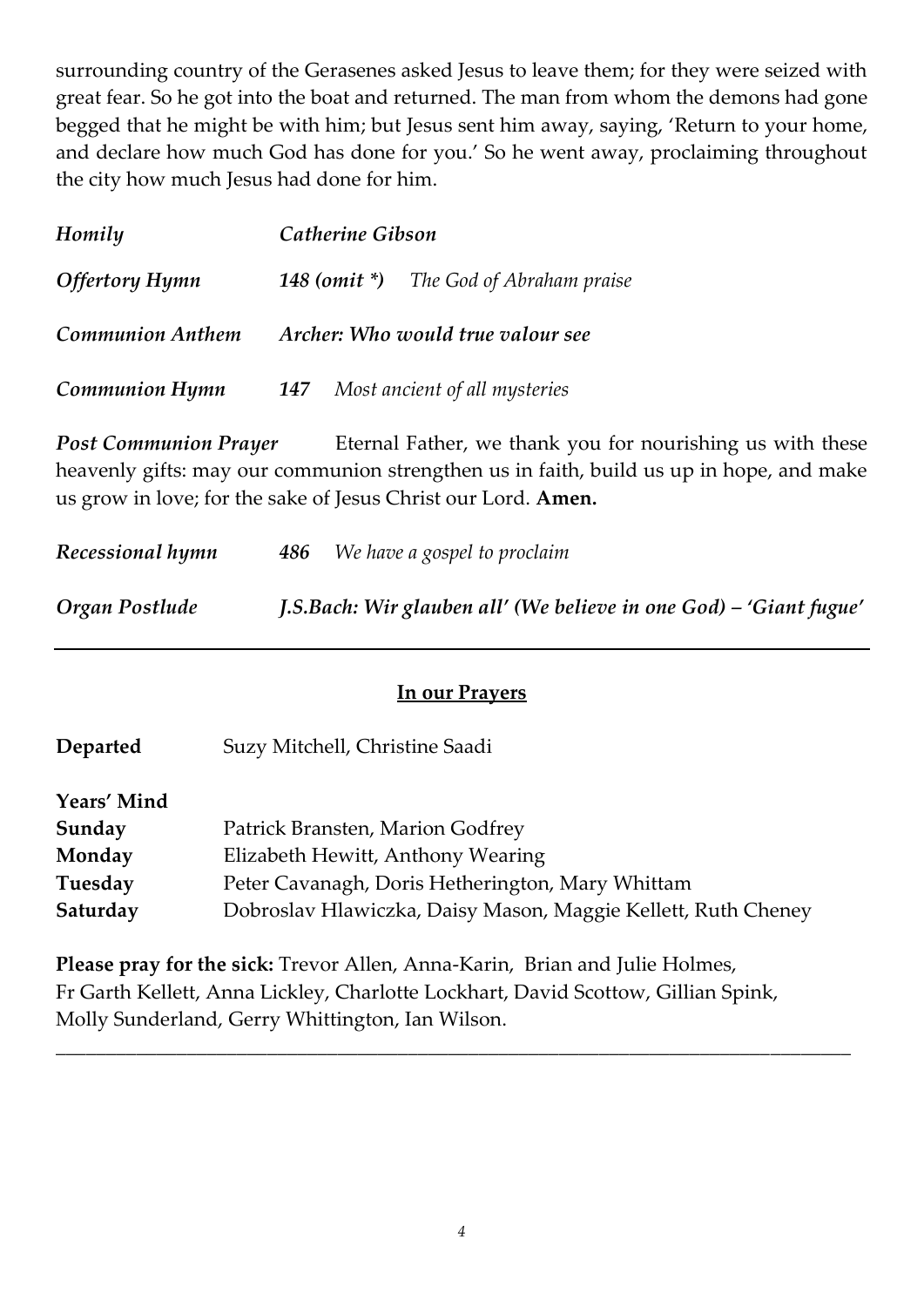## **6.30PM CHORAL EVENSONG**

| <b>Hymns</b>                           | 150 (ii), 245, 145        |                  |  |
|----------------------------------------|---------------------------|------------------|--|
| Psalm                                  | 57                        |                  |  |
| <b>Setting</b>                         | Kelly in C                |                  |  |
| Anthem                                 | Howells: Like as the hart |                  |  |
| Readings                               | Genesis $24.1 - 27$       | Mark 5, 21 - end |  |
| Homily                                 | The Revd Isobel Rathbone  |                  |  |
| <b>Organ Postlude</b> Bach: Fugue in C |                           |                  |  |

## **FORTNIGHTLY CHURCH DIARY**

*\_\_\_\_\_\_\_\_\_\_\_\_\_\_\_\_\_\_\_\_\_\_\_\_\_\_\_\_\_\_\_\_\_\_\_\_\_\_\_\_\_\_\_\_\_\_\_\_\_\_\_\_\_\_\_\_\_\_\_\_\_\_\_\_\_\_\_\_\_\_\_\_\_\_\_\_\_\_\_*

### **Morning Prayer at 7.45 am and Evening Prayer at 5.15 pm daily (Tuesday to Friday)**

| Tues 21            | 6.15 pm<br>7.00 pm                                                        | <b>Contemplative Mass</b><br>Churchwardens' admission                                        | Fr Alex<br>at All Saints'                                                              |
|--------------------|---------------------------------------------------------------------------|----------------------------------------------------------------------------------------------|----------------------------------------------------------------------------------------|
| Thur <sub>23</sub> | 11.00 am<br>7.30 pm                                                       | Low Mass with social time<br><b>PCC</b> Meeting                                              | Fr Alex                                                                                |
| Fri 24             | 9.30 am<br>$2.00$ pm<br>$6.15 \text{ pm}$<br>$7.00 \text{ pm}$<br>7.45 pm | Playtime<br><b>Funeral of Suzy Mitchell</b><br>Cant and Dec<br><b>SMS</b><br>Choir rehearsal |                                                                                        |
| Sun 26             | 8.00 am<br>$9.15$ am<br>$10.45$ am<br>$6.30 \text{ pm}$                   | <b>Low Mass</b><br><b>Family Service</b><br><b>Sung Mass</b><br><b>Choral Evensong</b>       | Fr Alex<br>Fr Alex (H: Catherine Gibson)<br>Fr Alex<br>Fr Alex (H: Catherine Beaumont) |
| Tues 28            | $10.00$ am<br>$6.15 \text{ pm}$                                           | Magazine meeting<br>Contemplative Mass                                                       | Fr Alex                                                                                |
| Thur 30            | 9.30 am<br>11.00 am                                                       | Staff meeting<br>Low Mass                                                                    | Fr Alex                                                                                |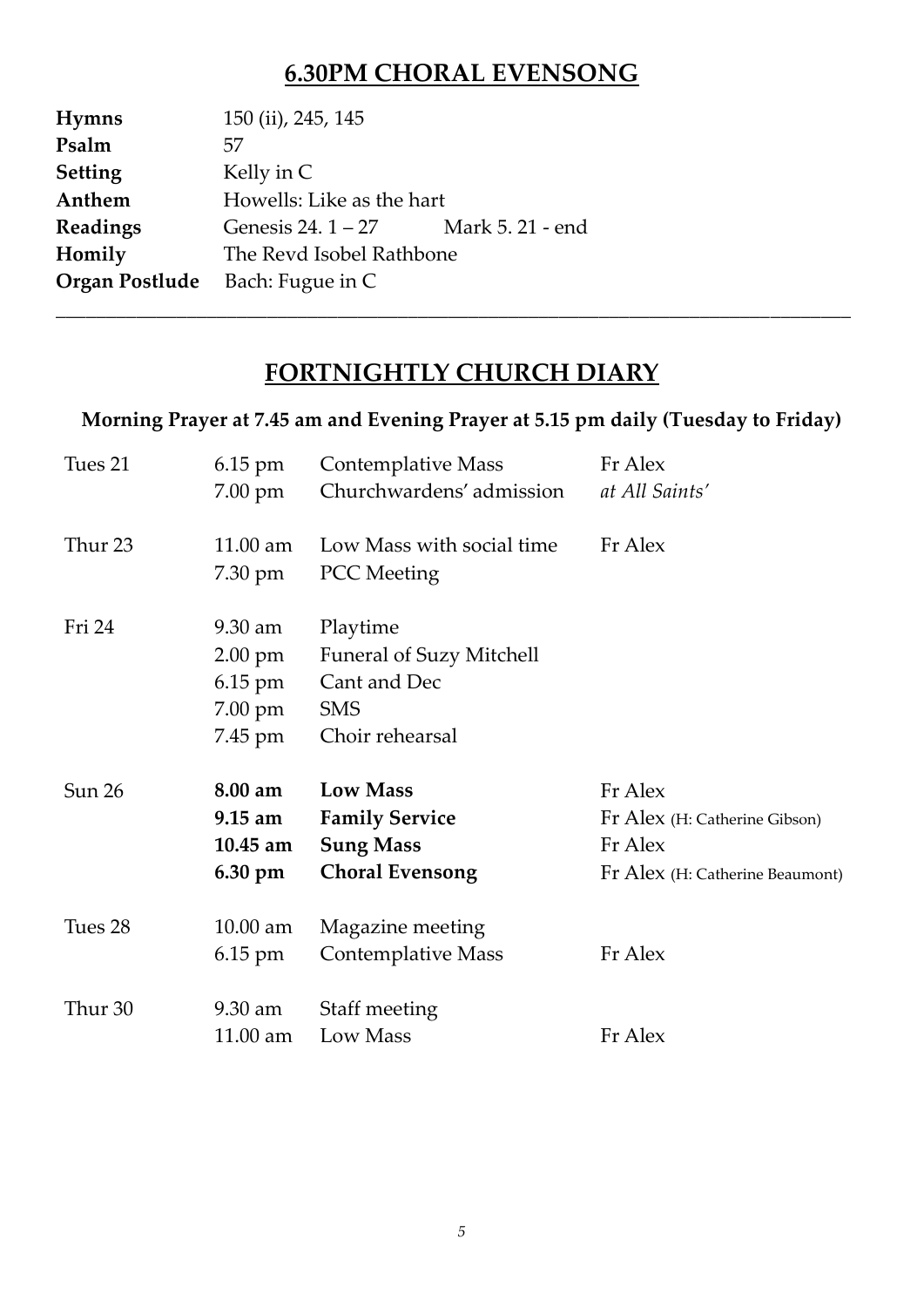| JULY  |                   |                        |         |
|-------|-------------------|------------------------|---------|
| Fri 1 | $9.30 \text{ am}$ | Playtime               |         |
|       | $2.00 \text{ pm}$ | Mothers' Union Meeting |         |
|       | $6.15 \text{ pm}$ | Cant and Dec           |         |
|       | $7.00 \text{ pm}$ | <b>SMS</b>             |         |
|       | 7.45 pm           | Choir rehearsal        |         |
| Sun 3 | $8.00 \text{ am}$ | <b>Low Mass</b>        | Fr Alex |
|       | $9.15 \text{ am}$ | <b>Family Mass</b>     | Fr Alex |
|       | $10.45$ am        | <b>Sung Mass</b>       | Fr Alex |
|       | 6.30 pm           | <b>Choral Evensong</b> | Fr Alex |
|       |                   |                        |         |

## **NOTICES**

*\_\_\_\_\_\_\_\_\_\_\_\_\_\_\_\_\_\_\_\_\_\_\_\_\_\_\_\_\_\_\_\_\_\_\_\_\_\_\_\_\_\_\_\_\_\_\_\_\_\_\_\_\_\_\_\_\_\_\_\_\_\_\_\_\_\_\_\_\_\_\_\_\_\_\_\_\_\_\_*

Members of the congregation might remember **Joshua Peckett** who used to worship here. He is being ordained priest on Saturday 25th June at 3.00 pm in Leeds Minster. Please keep him in your prayers. Fr Joshua is Assistant Curate in the Headingly Team Ministry.

The latest news from Beth and Horace of **JJ Community Transformation** is available to view on our website – a link is included in the digital version of this pew sheet. For those without online access there are a few copies of the news sheet at the back of church. Beth and Horace have been busy with the return of students to college, building works and a wedding! Please do take the opportunity to catch up with their inspiring work in Uganda.

## **Community of the Resurrection Festival Day – Saturday 9 July**

Each year our patrons hold a festival day at the monastery in Mirfield, and invite friends and supporters from around the country to attend. Would you like to go in a parish group? If so, please let Fr Alex know by the end of June by emailing: [fatheralexcrawford@icloud.com](mailto:fatheralexcrawford@icloud.com) There's no charge, but we'll need to think about transport and food (bring a picnic or book lunch with the Community). It's a wonderful place to visit, and the church and grounds are beautiful.

### **Programme for the day:**

**JULY** 

c 9.30 am Leave Ilkley 11.00 am Welcome talk by the Superior 12 noon Midday Mass 1.45 pm Lunch 2.30 pm Forum on Community life 4.00 pm Benediction 5.00 pm Evensong (back in Ilkley before 7.00 pm)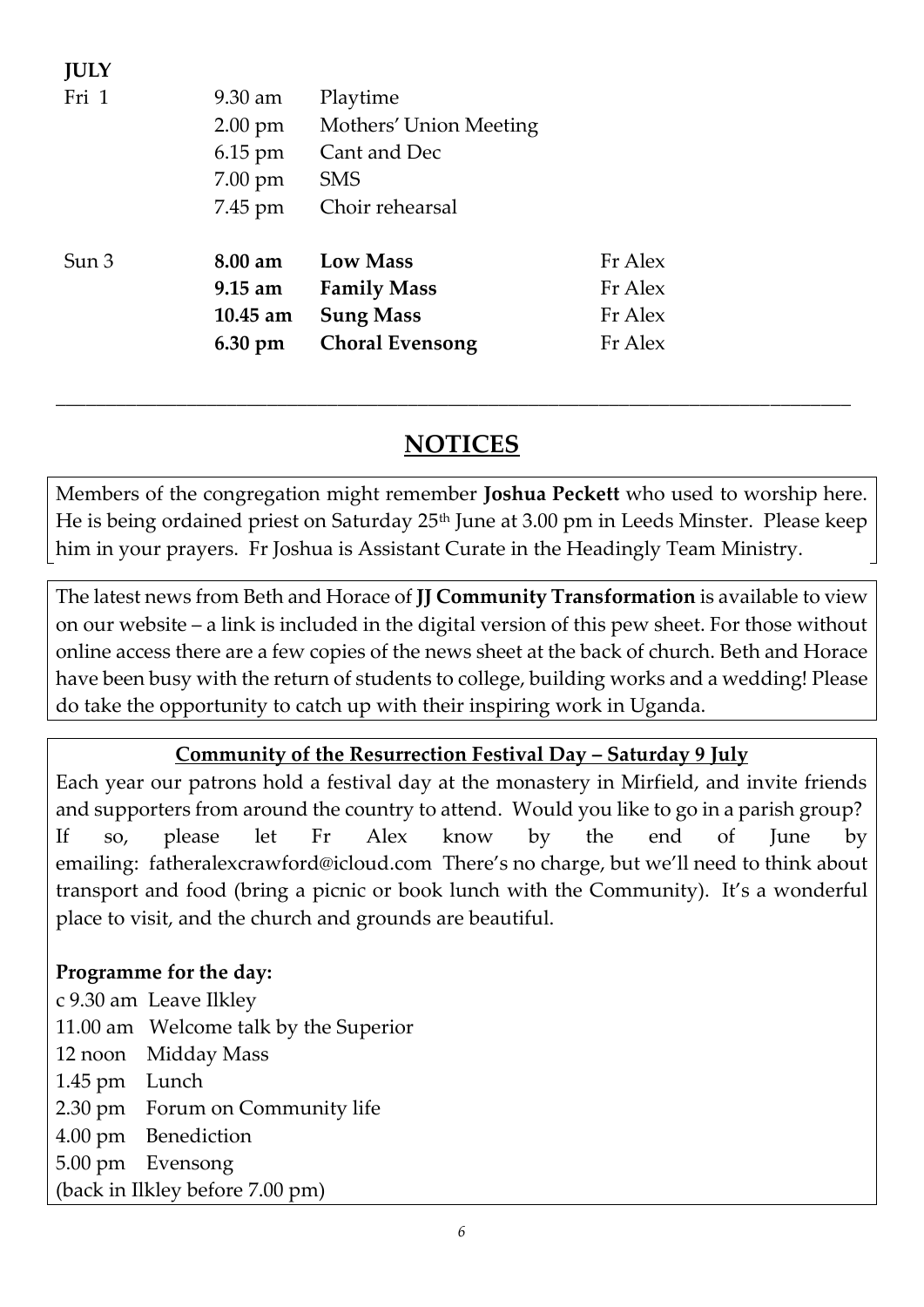### **Christian Aid Week – Thank You!**

Thank you to everyone who gave generously to the retiring collection for Christian Aid in May and who donated through other means. In total, including the Gift Aid that can be reclaimed by Christian Aid, we raised £868.50 (nearly £200 more than last year).

#### **Christmas Tree Festival 2022 Volunteers Required!**

We can't wait to see the return of the Christmas Tree Festival. Taking place on  $1<sup>st</sup>$  to 3 rd December we are now starting to plan this year's event. We have plenty of ideas and hope to bring in some new and fun ways to create or decorate a Christmas Tree – traditional and non traditional creations all welcome. This year we will be encouraging local businesses as well as charities to take part. It promises to be a celebration for the whole community of this joyous time of year. If you would like to join us in the planning and delivery of this year's festival contact Vickie at [stmargaretschurchpa@gmail.com.](mailto:stmargaretschurchpa@gmail.com) Thank you to those who have already volunteered – watch this space for more news and developments.

## **DIARY DATES**

Our Churchwarden, Alison Stretton, is "sworn in" for the year ahead at the Archdeacon's Visitation at All Saints', Ilkley on Tuesday, June 21<sup>st</sup> at 7.00 pm. Our clergy also attend. Any members of St Margaret's are also very welcome to attend the service.

The funeral of Suzy Mitchell takes place in church on Friday, June 24<sup>th</sup> at 2.00 pm.

## **Walking Together in Prayer**

On Saturday, June 25th, a few of us from The Ark at St. John's and CTI2000 are meeting to walk around Ilkley visiting all our CTI Churches and praying as we go for our shared ministry amongst the most vulnerable, especially those with learning difficulties, which includes Smiles at Christchurch. We will also pray for the work of Outside the Box and LS29.

Although this is not officially connected, it is inspired by and coincides with the day set aside by L'Arche International for walking together to raise awareness of their communities for people with and without learning difficulties across 38 countries.

If you would like to join us, we will be starting from St. John's at 9.30 am to pray for our two Ben Rhydding churches, and then proceed up to the millennium car park for 10am to walk down into town and around the Ilkley churches – we may even stop for a cuppa at Outside the Box.

This is not an official CTI walk but simply a group of friends praying and walking together. We would love you to join us. (Peter Willox)